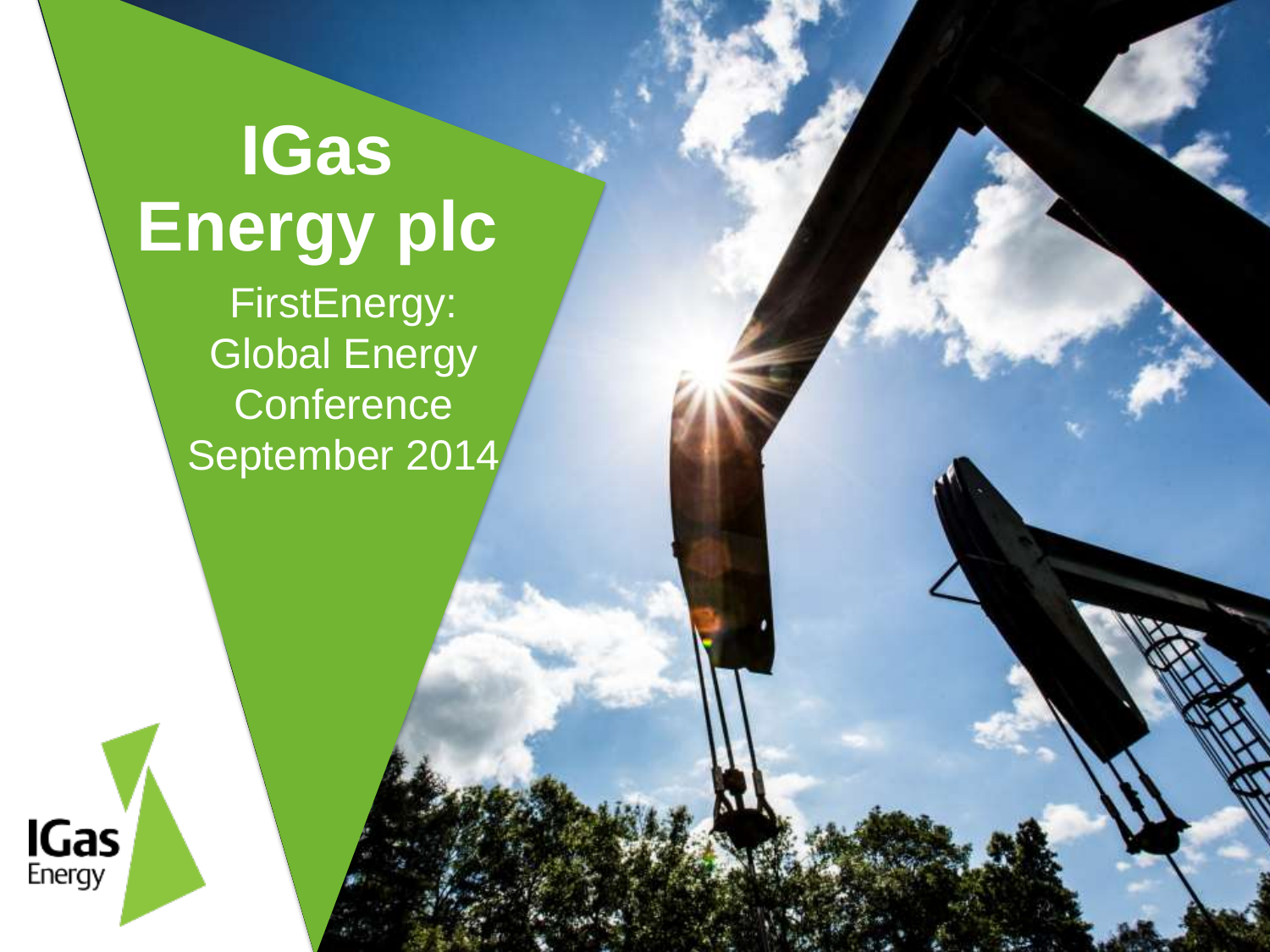#### **About IGas**



- Leading AIM quoted UK onshore hydrocarbon producer and operator v
	- UK sole focus
	- 30 conventional fields with over 100 producing wells
	- Production in 2014 of c.1.0mmboe (2013: c. 0.9mmboe),  $2P + 2C$  of c.23.9 mmboe
	- Operator on behalf of Total and partners in the East Midlands
- Maximising producing assets
	- Chase the Barrels initiative
	- Gas monetisation projects
- Significant position in unconventional assets covering all major basins
	- Shale Gas Initially In-Place (GIIP) estimates in North West acreage of 102 tcf (mid-case)
	- Acquisition of Dart redoubles materiality of UK position 1 million net acres under licence
- Significant low risk cash flow
	- Group production in the year was 1.0mmboe, over 90% oil
	- Majority of fields 100% owned and operated
	- Delivered directly to refineries in the UK by rail or tanker
- Social licence to operate
	- A long history of working in collaboration with communities
- Experienced senior management and operations team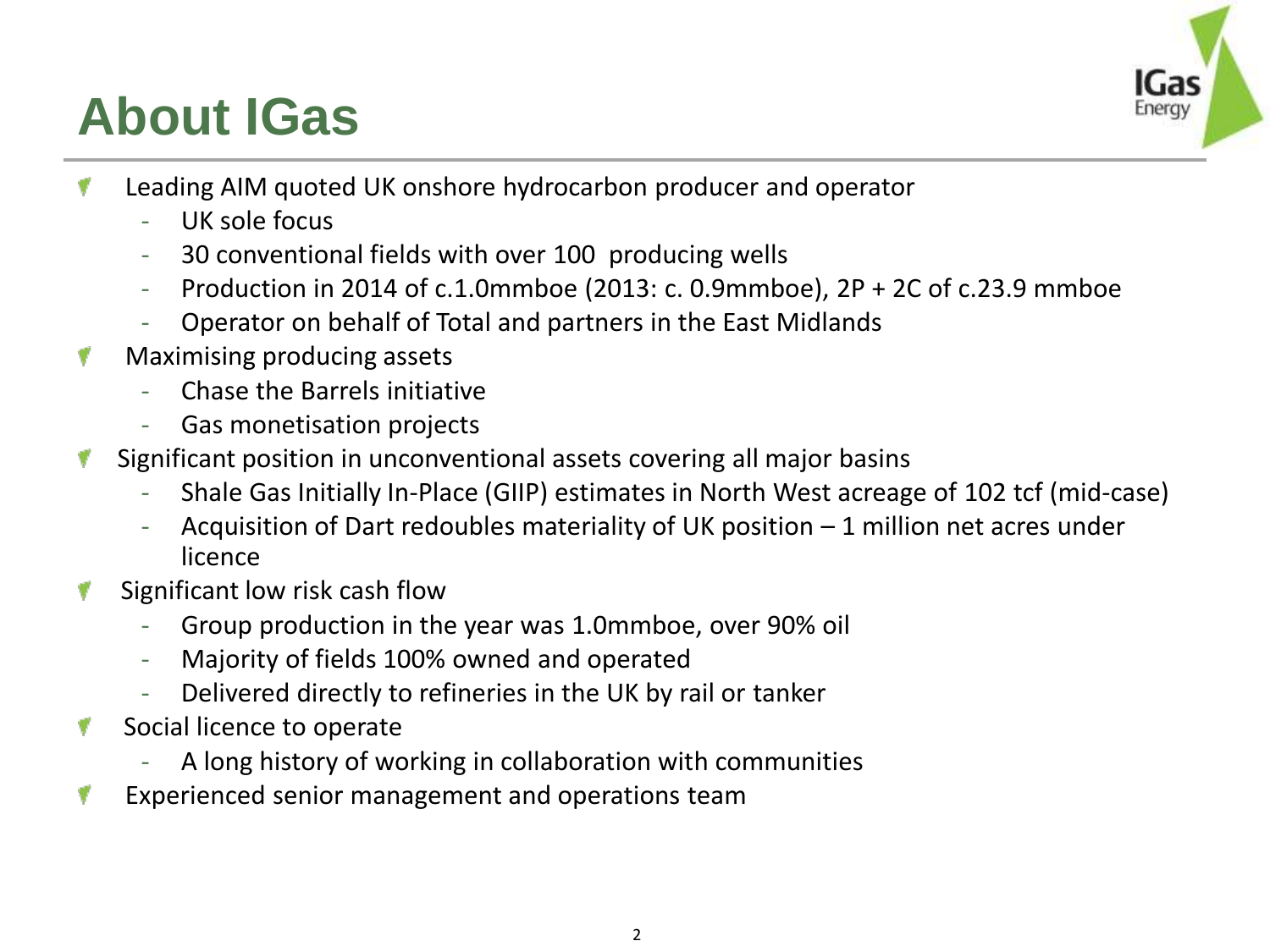

#### **Our business model**

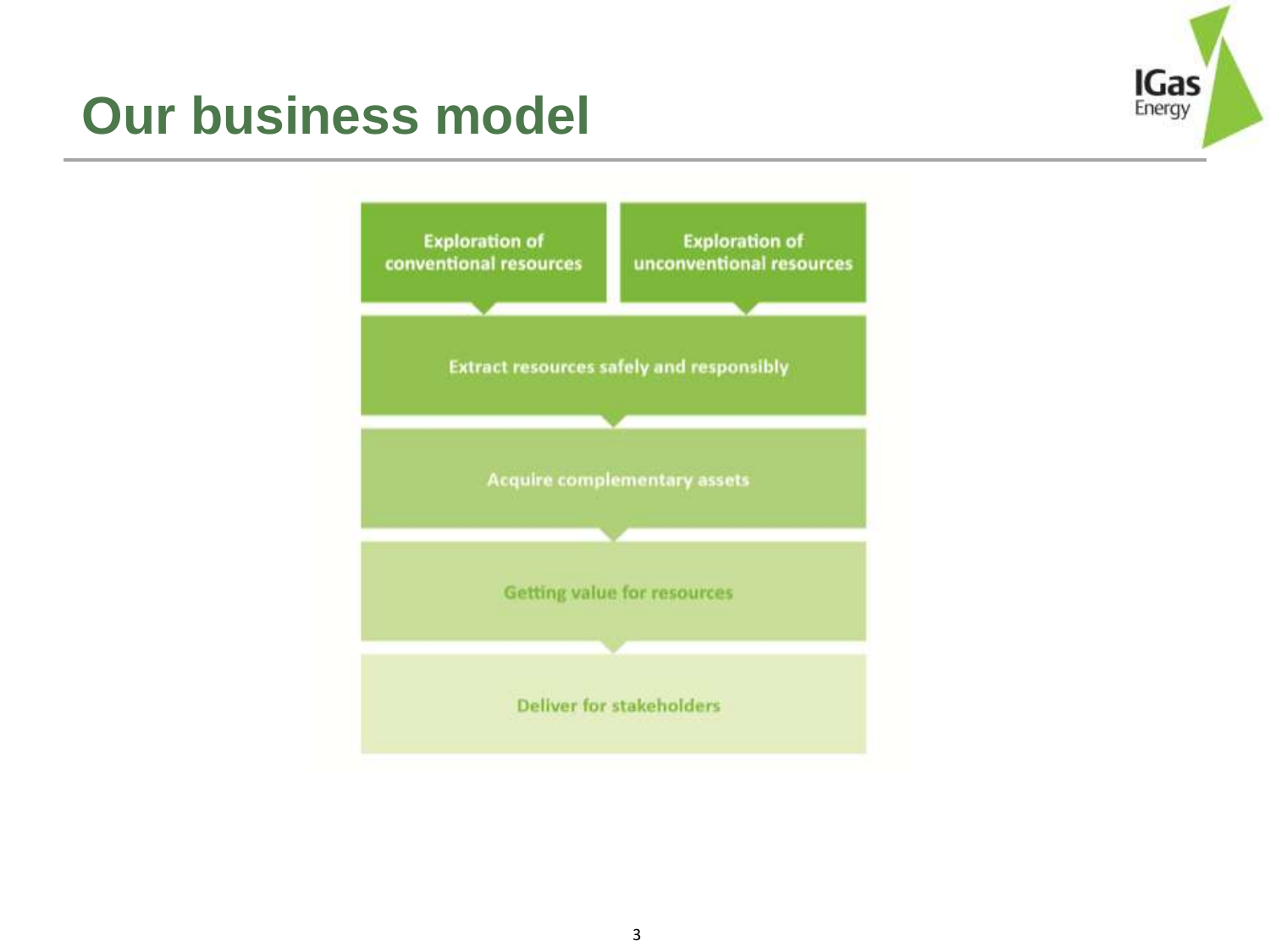

#### **Where we operate**

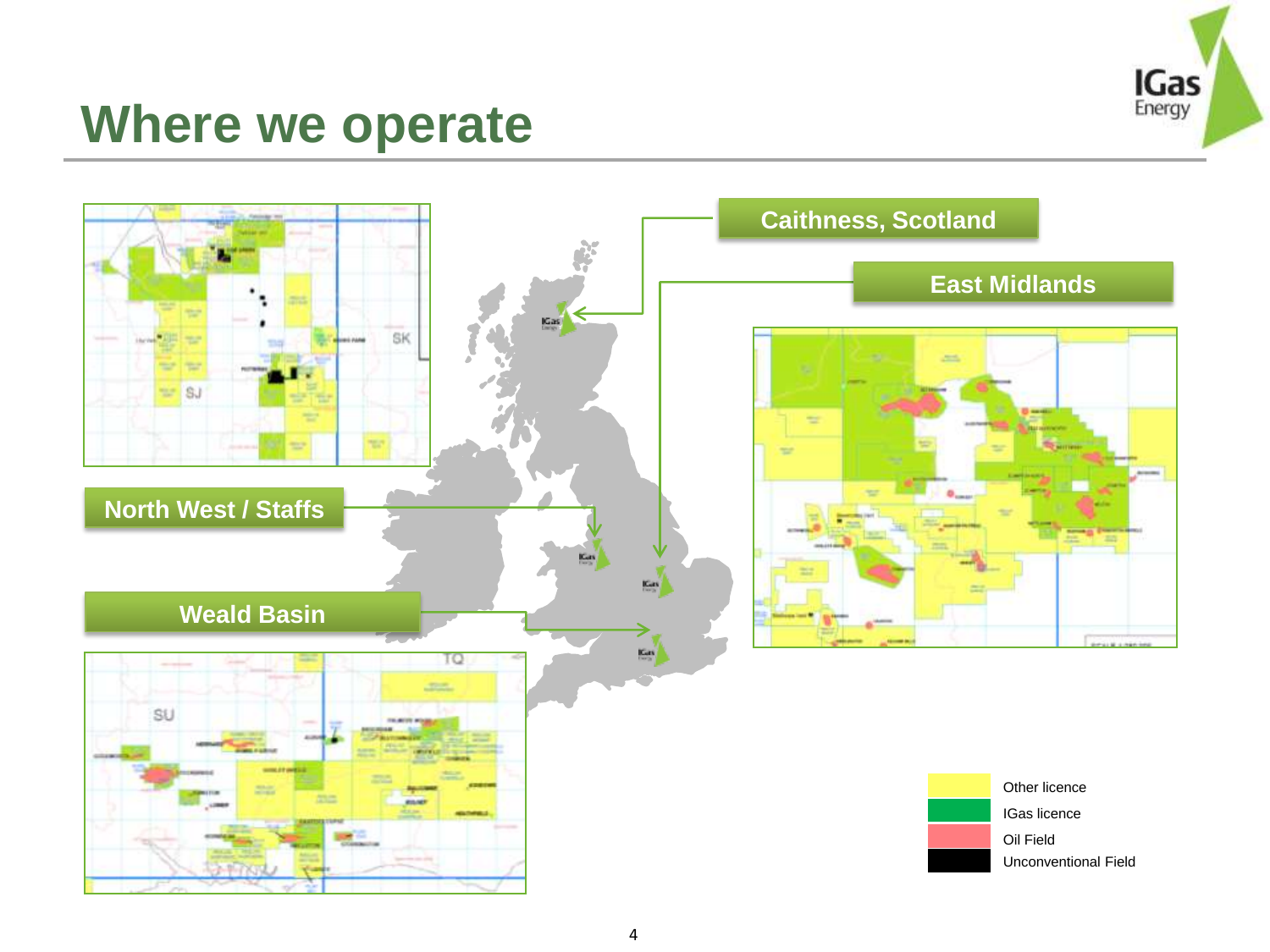#### IGas **A UK perspective - benefits of shale gas**  Energy

# **It is projected that by 2030, imports of gas will**

National Grid projections suggest that the market in Great Britain will become increasingly dependent on imports to meet demand

**increase to 74% of total UK consumption**

Declining tax revenues from oil and gas of over 50% in next 3 years

#### **Shale gas provides Britain with the opportunity to:**

- **Reduce its' carbon emissions**  Gas emits half as much CO2 as coal
- **Create '000s of jobs**  EY estimates the shale gas 1 industry would create 64,500 new jobs
- **Enhancing UK's industry competitiveness:**  1
	- Cost savings to industry lower raw material costs for refineries and chemical industry
	- Reduced power costs to business ۷
- **Security of energy supply**  reducing our reliance on Middle East / LNG imports etc

#### *The UK's indigenous gas production is in decline*



Source: Department of Energy and Climate Change, Production projections, extracted 15 March 2013 https://www.gov.uk/oil-andgas-uk-field-data. NB. Figures given in billion cubic metres are converted to billion cubic feet.

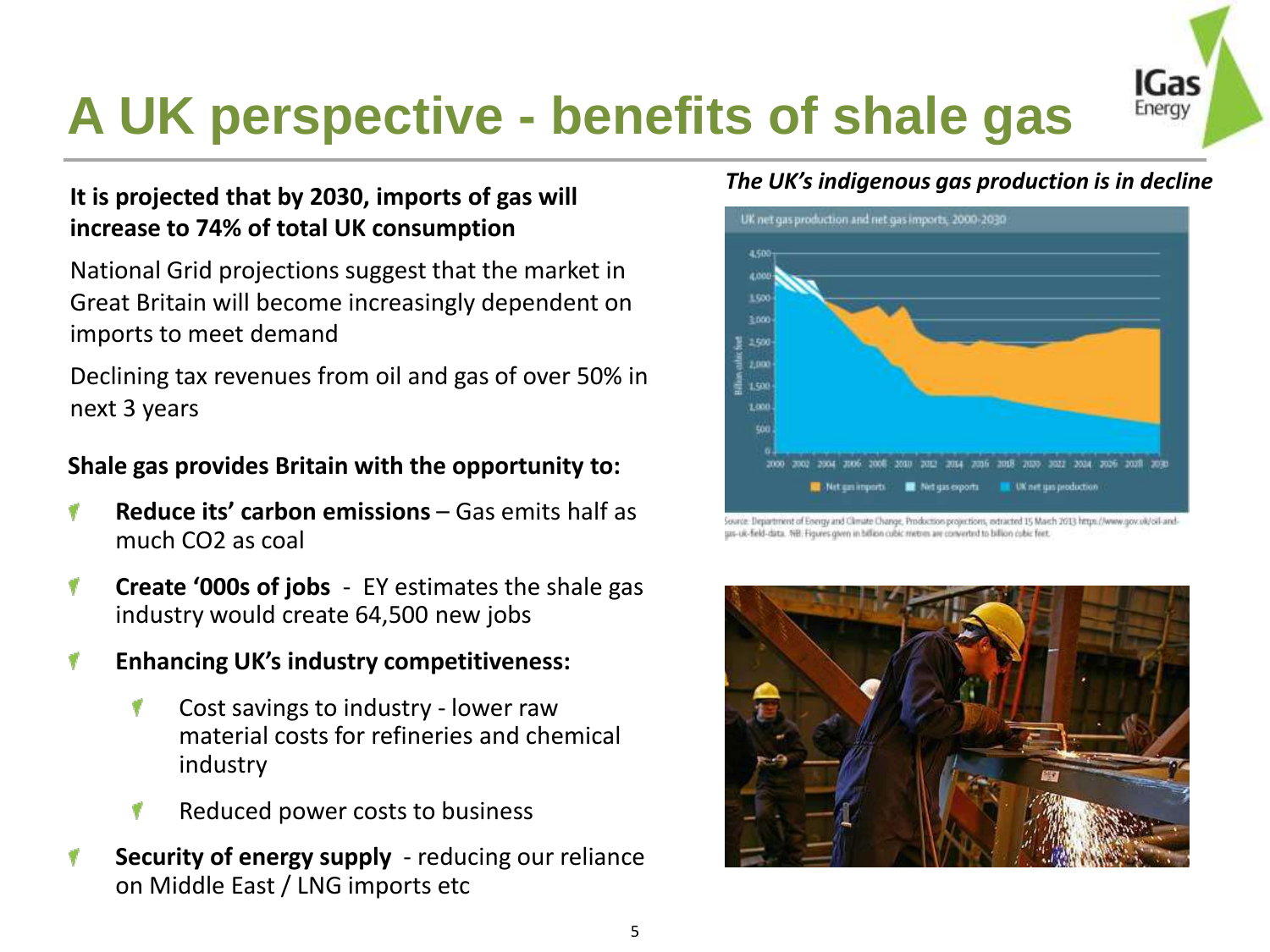

#### **Production – progress and momentum**

- $\blacktriangledown$  Net production 12 months to 31 March 2014 2,783 boepd
- Acquisition of Caithness Oil oil production 100 boepd plus gas monetisation
- 'Chase the Barrels' initiative focus on sustainable longterm production enhancements
	- $\blacksquare$  advanced stages of three gas monetisation projects
	- $\blacksquare$  installation of rod pump controllers successful and initiative being extended
	- Deployment of "digital oilfield" initiative
- Pilot water injection schemes:
	- Gainsborough installation expected to commence Q3, 2014
	- ▼ Welton pilot water injection scheme will follow
	- Results from pilots to inform potential of secondary recovery to enhance production and reserves of portfolio

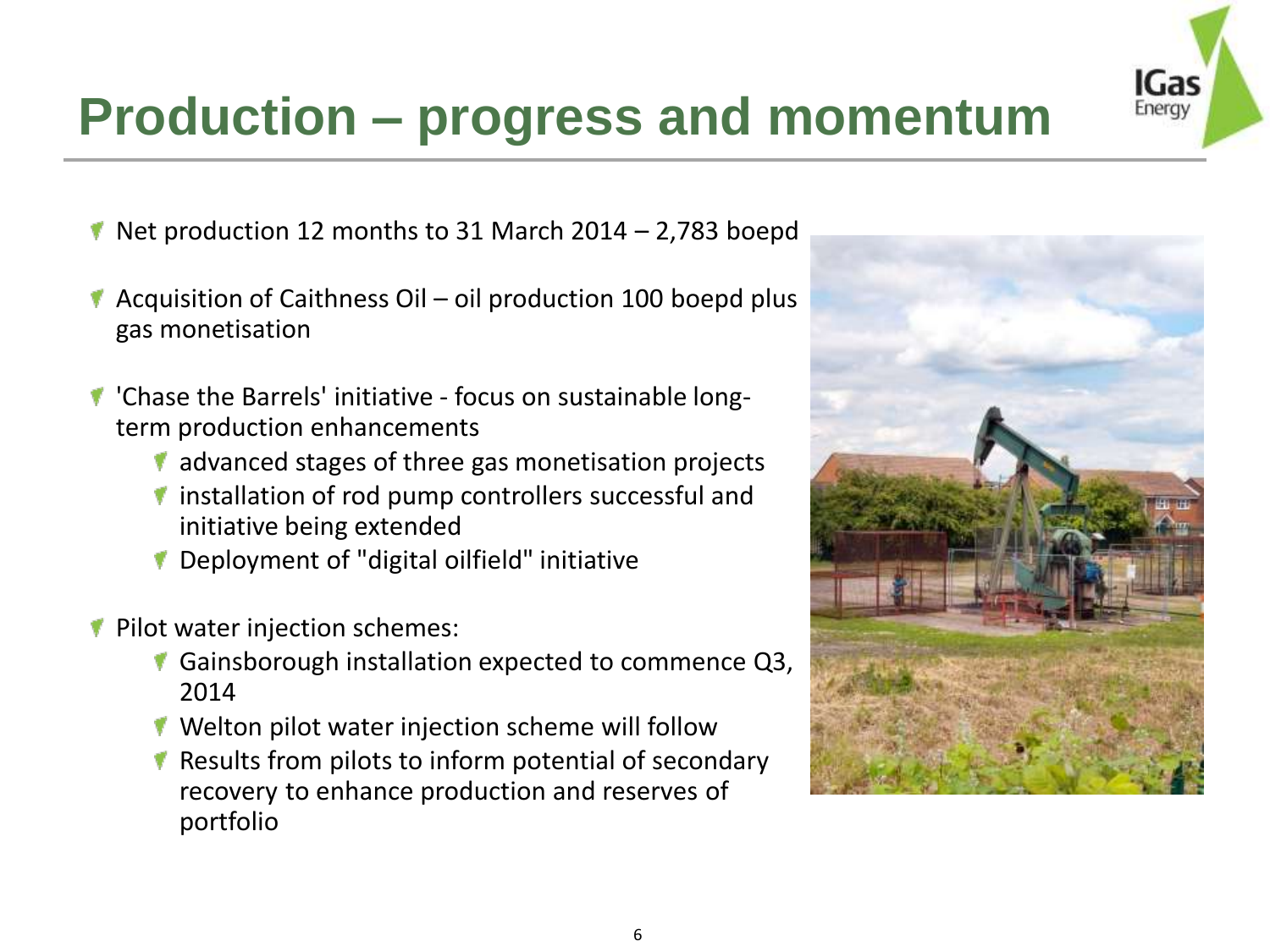

### **Exploration – unlocking resources**

- Successful exploration well Irlam-1 at Barton Moss in Eccles
	- **Analyses of cores underway**
- **T** Drilling rig secured for Ellesmere Port exploration well; expect to spud Q4 2014
	- $\blacksquare$  Third exploratory well drilled in a sequence will give a suite of results across the licenced areas
- **If** Sufficient data collated to design an appropriate hydraulic fracture program for wells in the area
- **1** 3-D seismic acquisition has been processed and is now being interpreted
	- $\blacksquare$  The results will firm up the site selection process for a proposed well to be drilled in 2015

7

- $\blacktriangleright$  Acquiring seismic in the North West
- Active bidders in the 14th Round of onshore licensing
	- $\blacksquare$  In discussions with partners in respect of a number of blocks



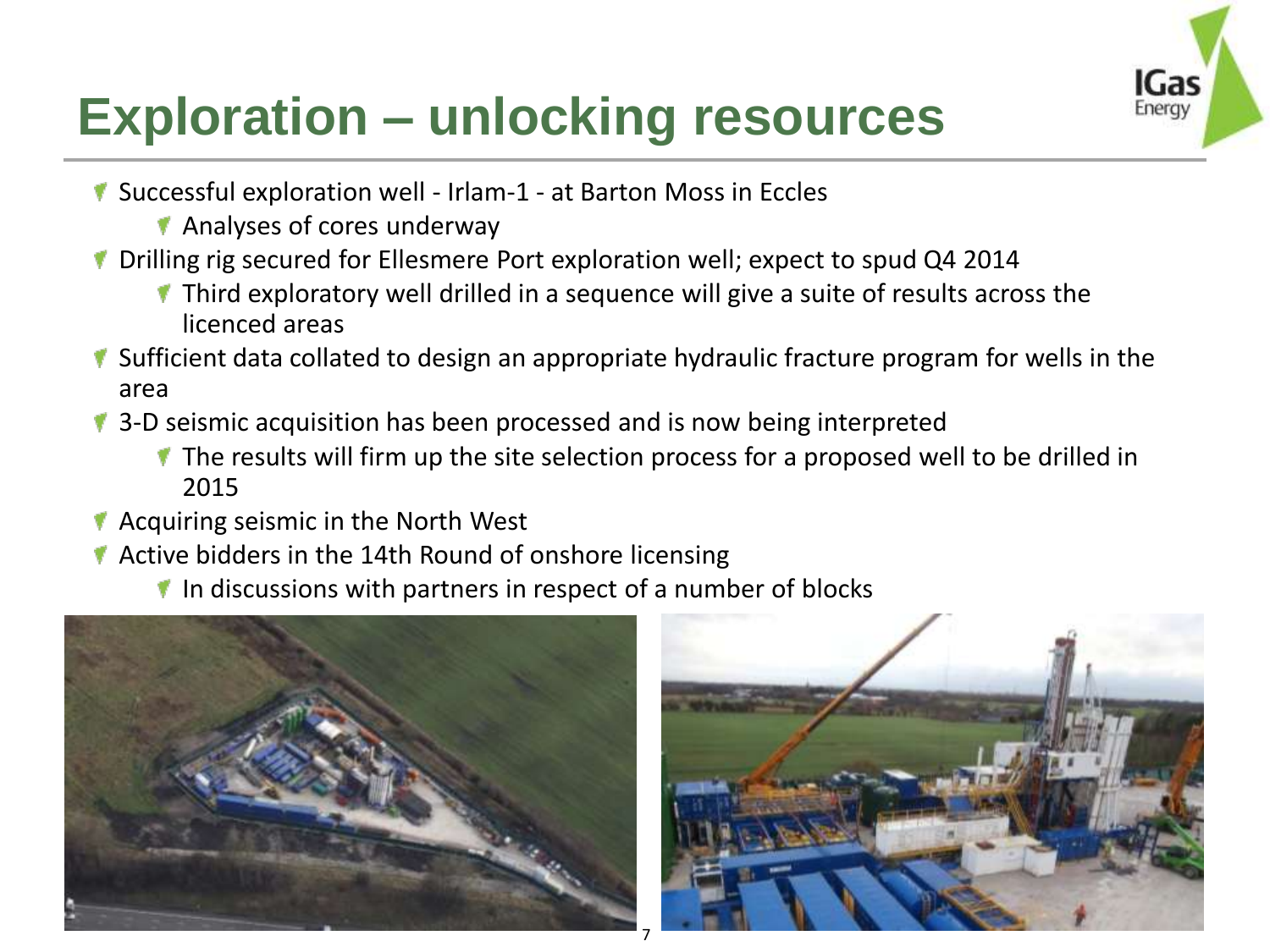#### **Financial highlights**

- Revenue of £75.9m (2013: £68.3m)
- Total net production c.1.0mmboe (2013: c.0.9mmboe)
- EBITDA² of £34.3m (2013: £32.3m)
- Underlying operating profit<sup>3</sup> of  $E20.3$ m (2013: £22.1m)
- Net profit/(loss) before tax of £2.3m (2013: (£6.0m))
- Net cash from operating activities £25.2m (2013: £28.9m)
- Cash and cash equivalents at 31 March 2014 were £28.3m (2013: £9.8m)
- Net debt of £80.4m⁴ (2013: £77.4m)
- Net assets of £74.7m (2013: £59.1m)
- Recognised ring fence corporation tax losses of £50.5m (excludes Caithness losses of £60m)



#### Notes

3 Underlying operating profit excludes the gains/(losses) on oil price derivatives, acquisition costs and impairment of exploration and evaluation assets 4 Net debt is borrowings less cash and restricted cash



<sup>1</sup> On 28 February 2013, the Company completed the acquisition of PR Singleton from Providence Resources plc and therefore the 2013 results reflect one month's contribution from PR Singleton. On 6 December 2013 the Company completed the acquisition of Caithness Oil Limited and therefore the 2014 results reflects four month's contribution from Caithness Oil

<sup>2</sup> EBITDA relates to earnings before gains/(losses) on oil price derivatives, net finance costs, tax, depletion, depreciation and amortisation, acquisition costs and impairment of exploration and evaluation assets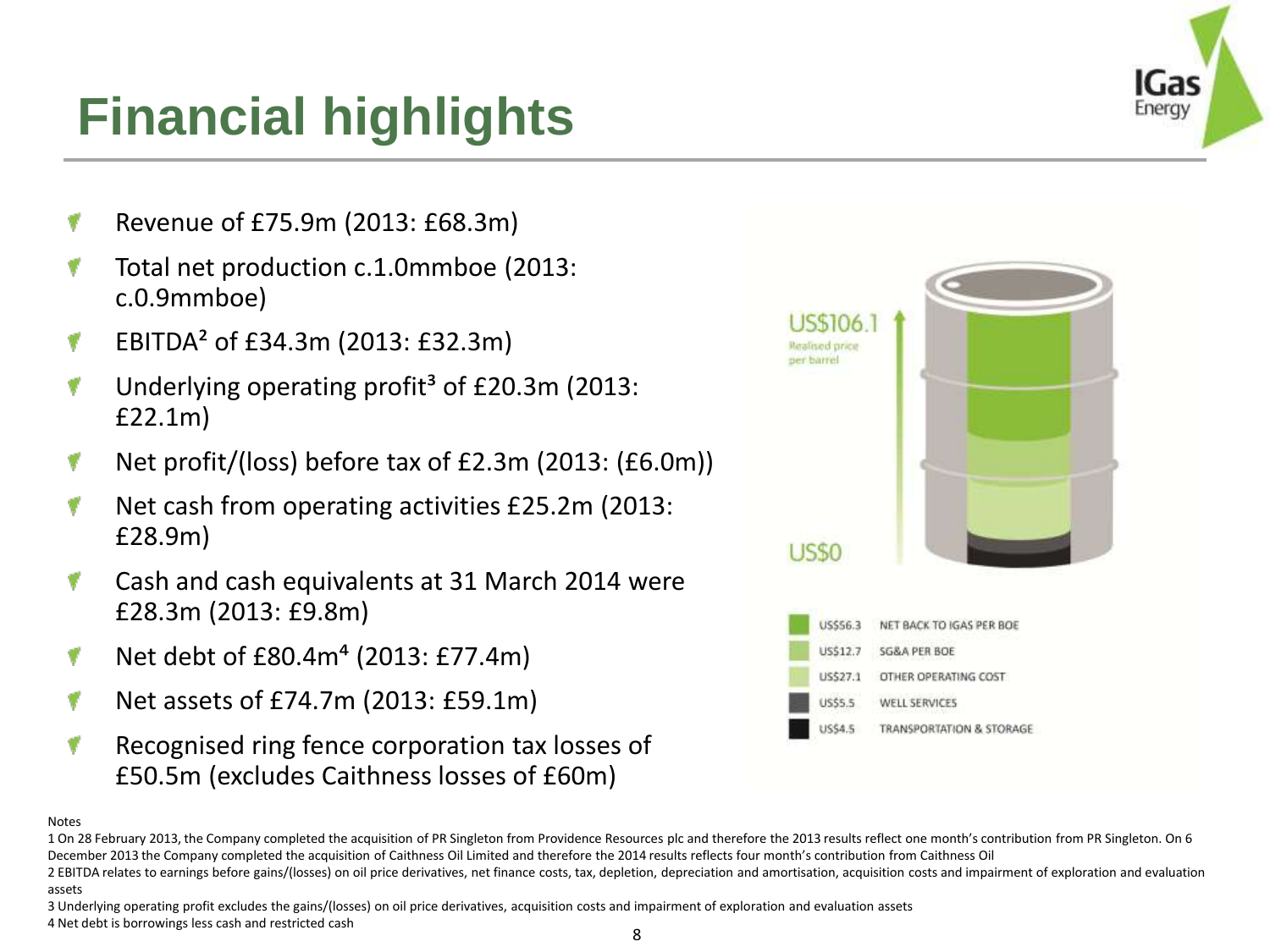

### **Political and regulatory update**

- All main UK political parties supportive of exploration
- Industry regulated by four layers of oversight including the Environment Agencies (EA, v SEPA, NRW), the Health and Safety Executive (HSE), the Mineral Planning Authorities (MPAs) and the Department of Energy and Climate Change (DECC)
- ۷ The onshore oil and gas industry currently complies with 17 different EU directives
- v Each well requires up to nine separate environmental permits and has to reach binding agreements on noise, hours of operation and other local social issues
- In compliance with the Industry's engagement charter, each operator engages with the v public at six points during the pre-consultation, planning and permitting stage
- Recent studies in the UK by a number of eminent institutions and individuals including: v
	- the Royal Society and Royal Academy of Engineering
	- Public Health England
	- the Chartered Institute of Water and Environmental Management v
	- ۷ Professor David MacKay, chief scientific advisor at the Department of Energy & Climate Change, and Dr Tim Stone, Special Advisor to the Secretary of State
- All concluded that the risks are small in a properly regulated industry v
- Comprehensive community benefits package including £100k at exploration, 1% of v production revenue, 100% business rate retention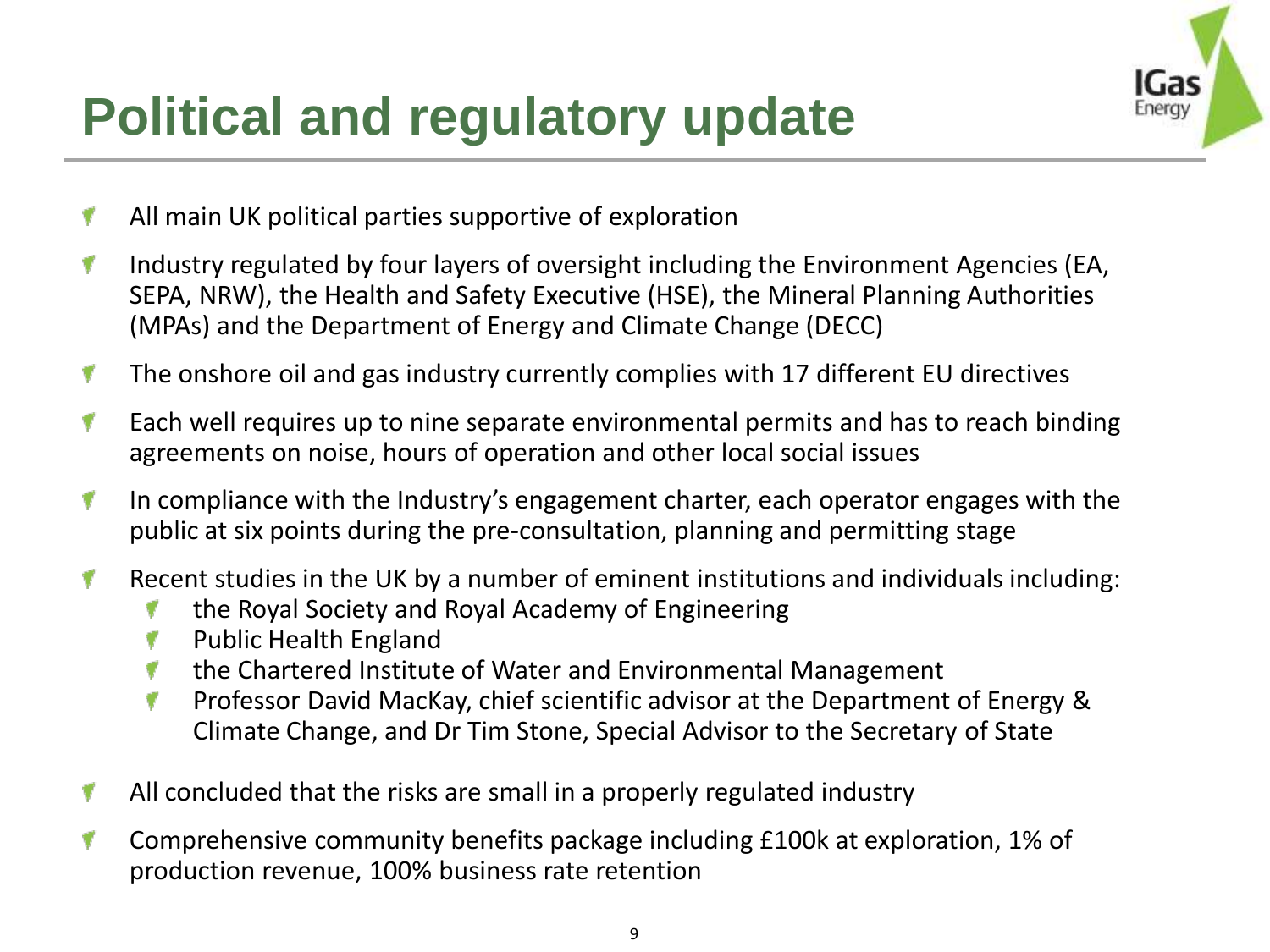#### **Dart acquisition**



- Offer valued the total share capital of Dart at approximately A\$211.5 million on a fully V diluted basis (equivalent to £117.1 million\*). Dart shareholders will receive 0.08117 IGas shares for each Dart share
- Acquisition will create market leading onshore UK oil and gas company with the largest area v in the UK under licence of over 1 million net acres including major UK shale basins
	- 1 A proven operator in the UK onshore sector with a track record of drilling wells safely and on budget
	- A combined group with increased scale, market capitalisation and trading liquidity v
	- Gross Funded Acreage of 395 k.acres and a work programme of over US\$80m for a V total of 15 licenses funded by GDF and Total
	- 1 A combined entity that would possess a multi-function team of over 200 staff including subsurface, drilling, facilities, commercial and legal experts ideally positioned to lead the UK shale gas industry
- IGas shareholders voted transaction through at AGM 1 September 2014

| Timetable                                                  | Target date       |
|------------------------------------------------------------|-------------------|
| Scheme Meeting for Dart Shareholders to vote on the Scheme | 10 September 2014 |
| Second Court Hearing to approve Scheme                     | 15 September 2014 |
| Scheme Implementation Date                                 | 1 October 2014    |

\*based on the A\$:£ exchange rate and closing share price of IGas on 8 May 2014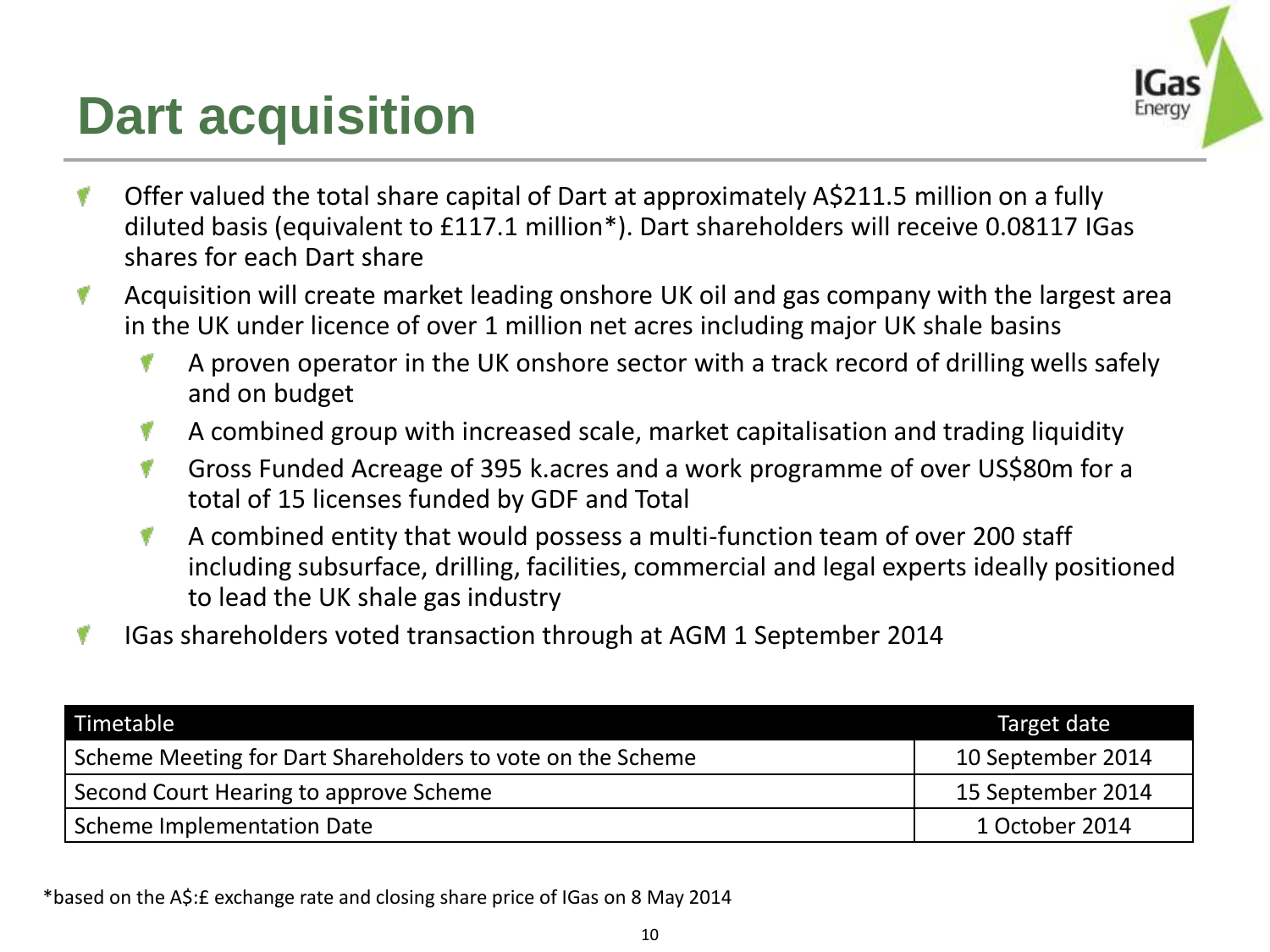#### **IGas UK License position**



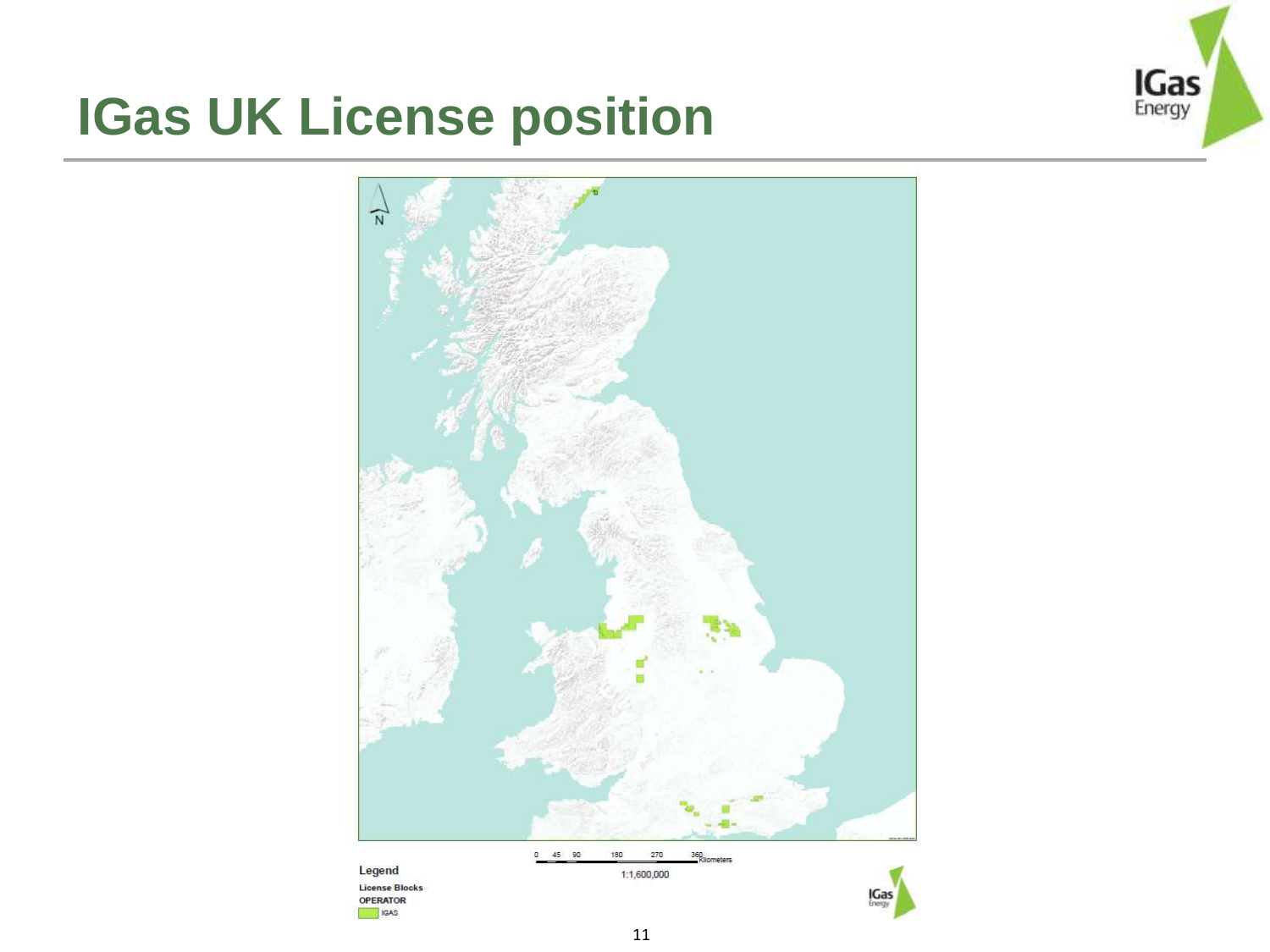

#### **IGas / Dart UK License combined**

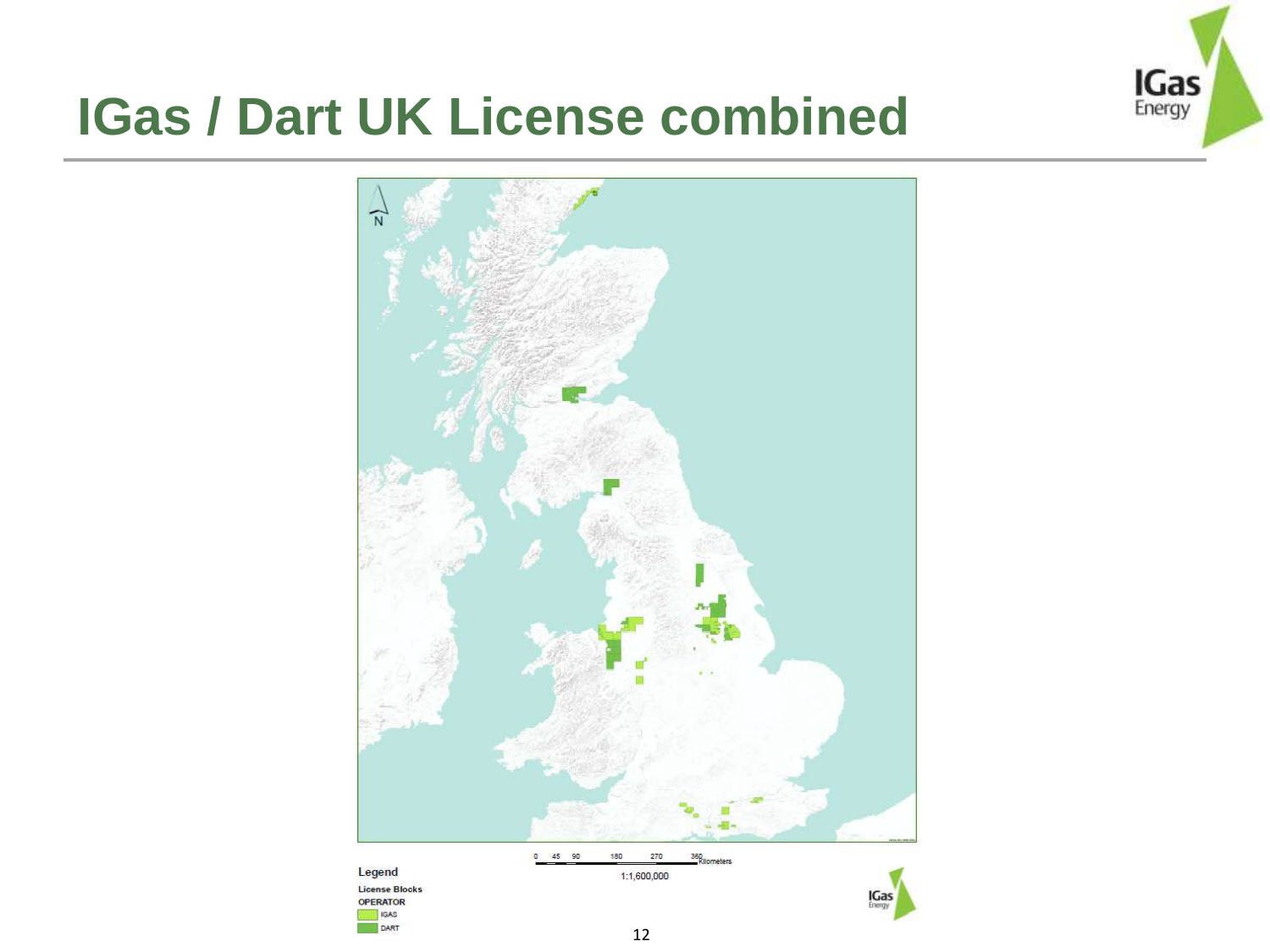

#### **Combined UK license position**